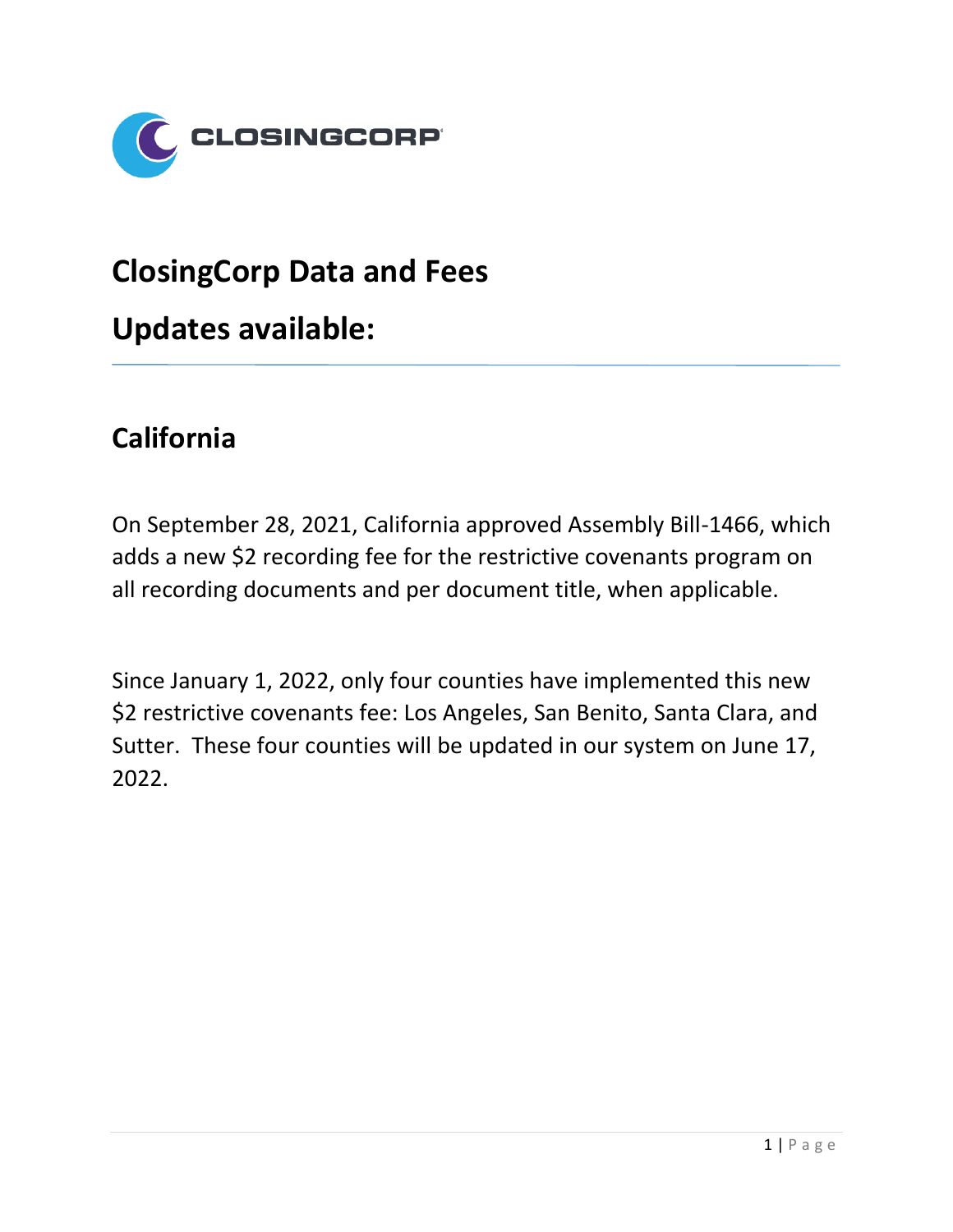# **ClosingCorp Fees Product Release**

## **July 13, 2022**

### **Enhancements**

#### **Refinance Discount Updates**

We have enhanced the Refinance Title Discount feature to also support Substitution Discount. A Substitution Rate is used when the same borrower and the same lender make a substitution loan on the same property, which might qualify for a discounted title insurance premium. This optional feature is available when lenders select to use the feature

## User Interface changes:

#### Figure 1: Sample User Interface displaying Substitution Discount Availability

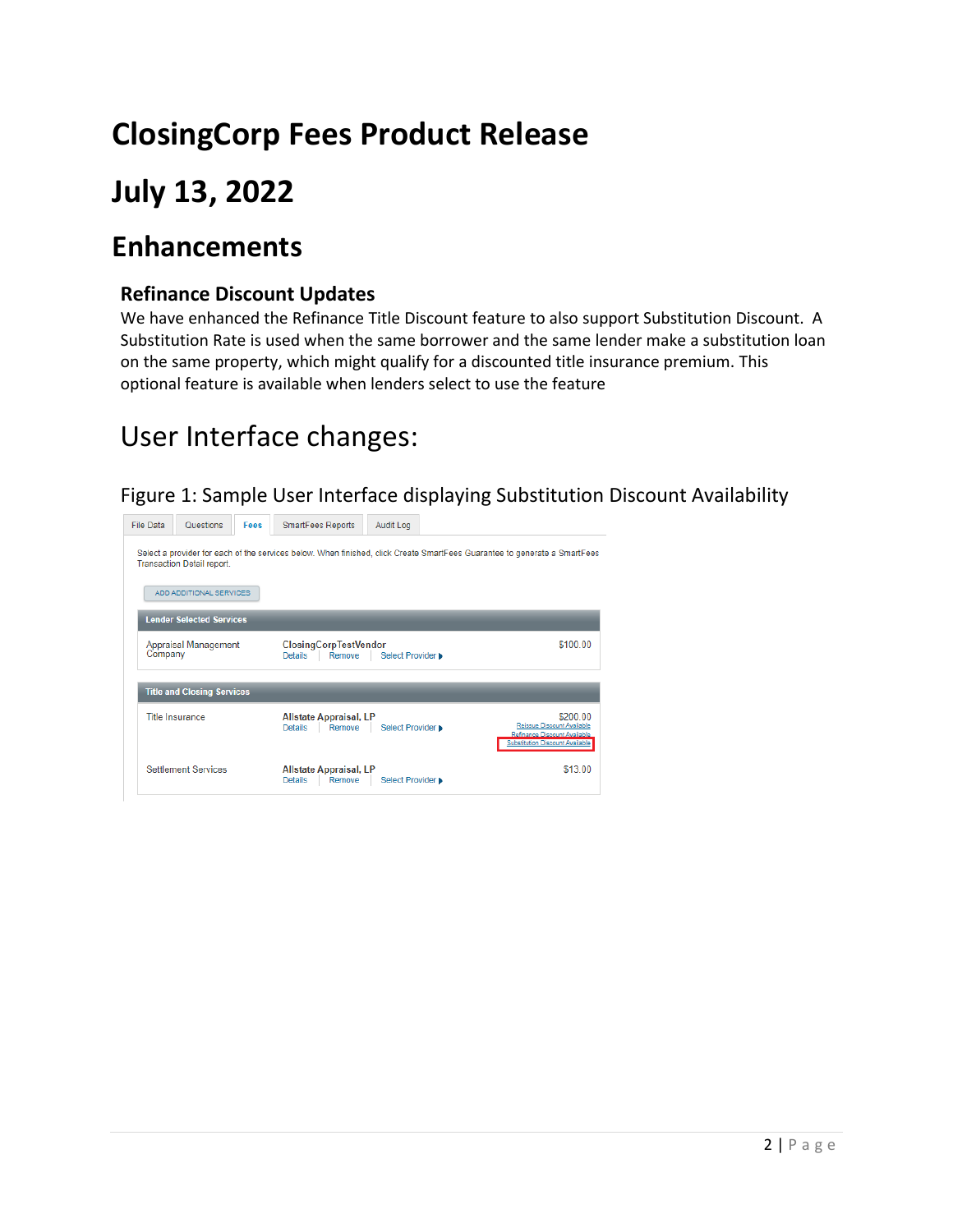Figure 2: Sample User Interface displaying Substitution Questions

| <b>Substitution Questions</b>                                                          |  |
|----------------------------------------------------------------------------------------|--|
|                                                                                        |  |
| <b>Enter Unpaid Principal Balance</b>                                                  |  |
| \$200000                                                                               |  |
| Enter Age of the Loan Policy in Years (adding an additional year for any partial year) |  |
| 2                                                                                      |  |
|                                                                                        |  |
| <b>CALCULATE SUBSTITUTION RATE</b><br>Cancel                                           |  |
|                                                                                        |  |
|                                                                                        |  |

## API changes

Clients using our APIs will not have to make any changes to continue using the existing Refinance and Reissue Discounts. All the changes are backward compatible for API clients/partners. But the new Discount Request format should be used for consuming Substitution Discount

Figure 3: Sample ServiceProvider section of QuickGFE Response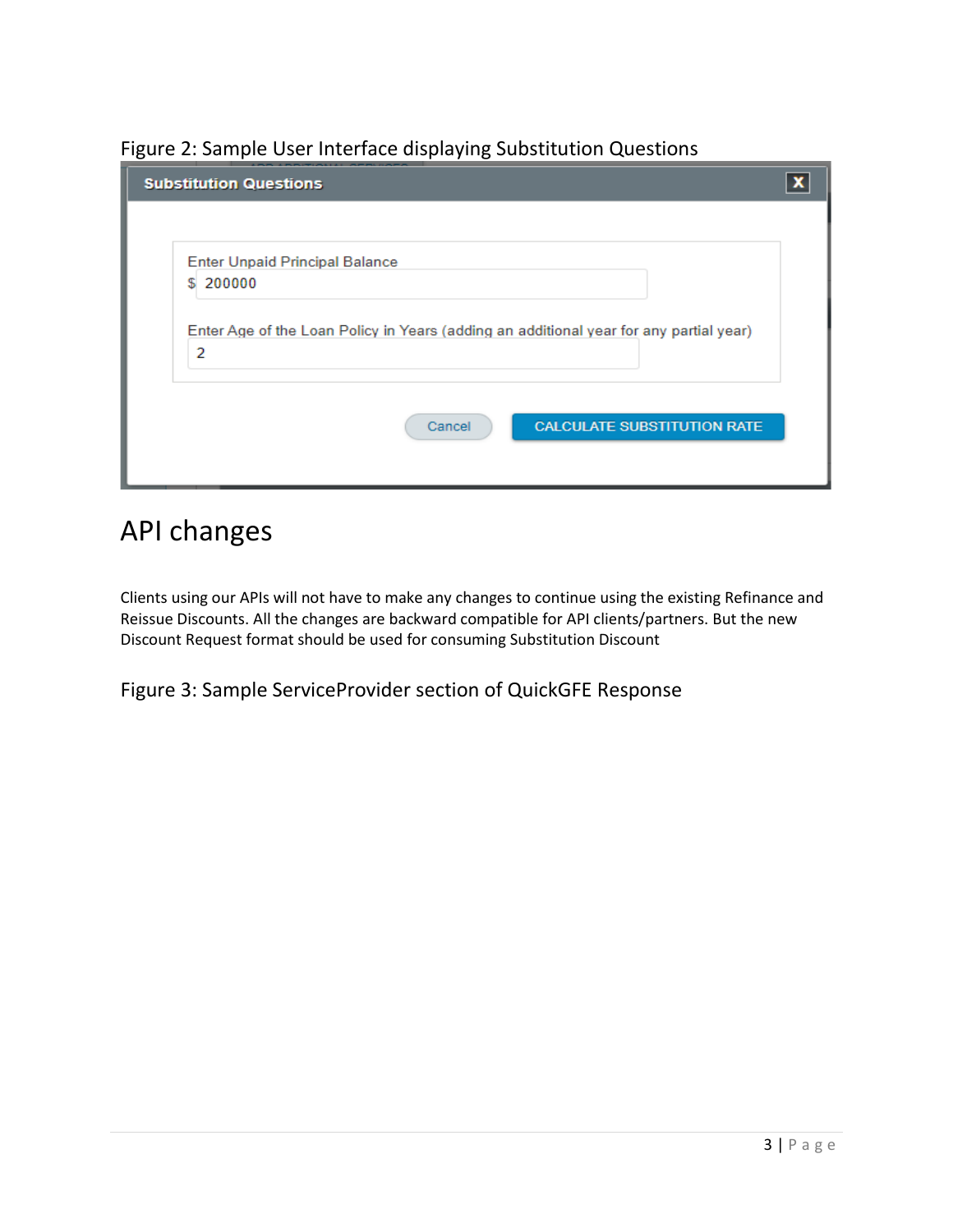| <serviceprovider></serviceprovider>                                                                                                                                                                                                                                                                                                                              |
|------------------------------------------------------------------------------------------------------------------------------------------------------------------------------------------------------------------------------------------------------------------------------------------------------------------------------------------------------------------|
| <servicetvpe>TitleInsurance</servicetvpe>                                                                                                                                                                                                                                                                                                                        |
| <providerrate address="1234 All American Way" altaid="" city="Chicao&lt;/td&gt;&lt;/tr&gt;&lt;tr&gt;&lt;td&gt;&lt;Rate RateCardId=" e028efae-dba2-42bb-adb6-0180401afedb"="" id="14d91496-6202-4baf-ab3a-e99091fdcd0b" name="Allstate Appraisal, LP" productid="d6f4cb7b-35ed-4819-958b-0180401b588c" ratesheetid="49208" td="" totalamount-<=""></providerrate> |
| <titledetails></titledetails>                                                                                                                                                                                                                                                                                                                                    |
| <lenders></lenders>                                                                                                                                                                                                                                                                                                                                              |
| <amount>200</amount>                                                                                                                                                                                                                                                                                                                                             |
| <coveragetype>Standard</coveragetype>                                                                                                                                                                                                                                                                                                                            |
| <name>Standard-ALTA Loan Policy</name>                                                                                                                                                                                                                                                                                                                           |
| <requiredendorsementamount>0</requiredendorsementamount>                                                                                                                                                                                                                                                                                                         |
|                                                                                                                                                                                                                                                                                                                                                                  |
|                                                                                                                                                                                                                                                                                                                                                                  |
| $\langle$ /Rate>                                                                                                                                                                                                                                                                                                                                                 |
| <discountavailability></discountavailability>                                                                                                                                                                                                                                                                                                                    |
| <refinancediscount>true</refinancediscount>                                                                                                                                                                                                                                                                                                                      |
| <reissuediscount>true</reissuediscount>                                                                                                                                                                                                                                                                                                                          |
| <substitutiondiscount>true</substitutiondiscount>                                                                                                                                                                                                                                                                                                                |
|                                                                                                                                                                                                                                                                                                                                                                  |
|                                                                                                                                                                                                                                                                                                                                                                  |
| $Fees$                                                                                                                                                                                                                                                                                                                                                           |
| <optional></optional>                                                                                                                                                                                                                                                                                                                                            |
| $\langle$ /Fees>                                                                                                                                                                                                                                                                                                                                                 |
| <lendersendorsements></lendersendorsements>                                                                                                                                                                                                                                                                                                                      |
| <optional></optional>                                                                                                                                                                                                                                                                                                                                            |
| <endorsement amount="1" id="LenderEndorsement10123" isselected="false" issmart="false" name="ALTA 1 Street Assessments"></endorsement>                                                                                                                                                                                                                           |
| <endorsement amount="3" id="LenderEndorsement10002" isselected="false" issmart="false" name="ALTA 4.1 - Condominium"></endorsement>                                                                                                                                                                                                                              |
| <endorsement amount="5" id="LenderEndorsement10004" isselected="false" issmart="false" name="ALTA 5.1 - Planned Unit Development"></endorsement>                                                                                                                                                                                                                 |
| <endorsement amount="4" id="LenderEndorsement10003" isselected="false" issmart="false" name="ALTA 5 - Planned Unit Development"></endorsement>                                                                                                                                                                                                                   |
| <endorsement amount="2" id="LenderEndorsement10001" isselected="false" issmart="false" name="ALTA 4 - Condominium"></endorsement>                                                                                                                                                                                                                                |
|                                                                                                                                                                                                                                                                                                                                                                  |
|                                                                                                                                                                                                                                                                                                                                                                  |
| <ownersendorsements></ownersendorsements>                                                                                                                                                                                                                                                                                                                        |
| <optional></optional>                                                                                                                                                                                                                                                                                                                                            |
| $\langle$ /OunersEndorsements>                                                                                                                                                                                                                                                                                                                                   |
|                                                                                                                                                                                                                                                                                                                                                                  |

Figure 4: Sample GetDiscountQuestions Request XML (New Discount Format):

```
<REQUEST>
 <HEADER><API KEY>XXXXX</API KEY>
   <PASSWORD>XXXXX</PASSWORD>
  </HEADER>
   <PAYLOAD>
    <GET_DISCOUNT_QUESTIONS_REQUEST ServiceType="TitleInsurance"
    UserId="rjosium@closing.com" SmartGFEId="57788980" >
    <DiscountTypes>
    <Discount Type="Refinance" />
    <Discount Type="Reissue" />
    <Discount Type="Substitution" />
    </DiscountTypes>
    </GET_DISCOUNT_QUESTIONS_REQUEST>
    </PAYLOAD>
\langle/REQUEST>
```
Figure 5: Sample GetDiscountQuestions Response: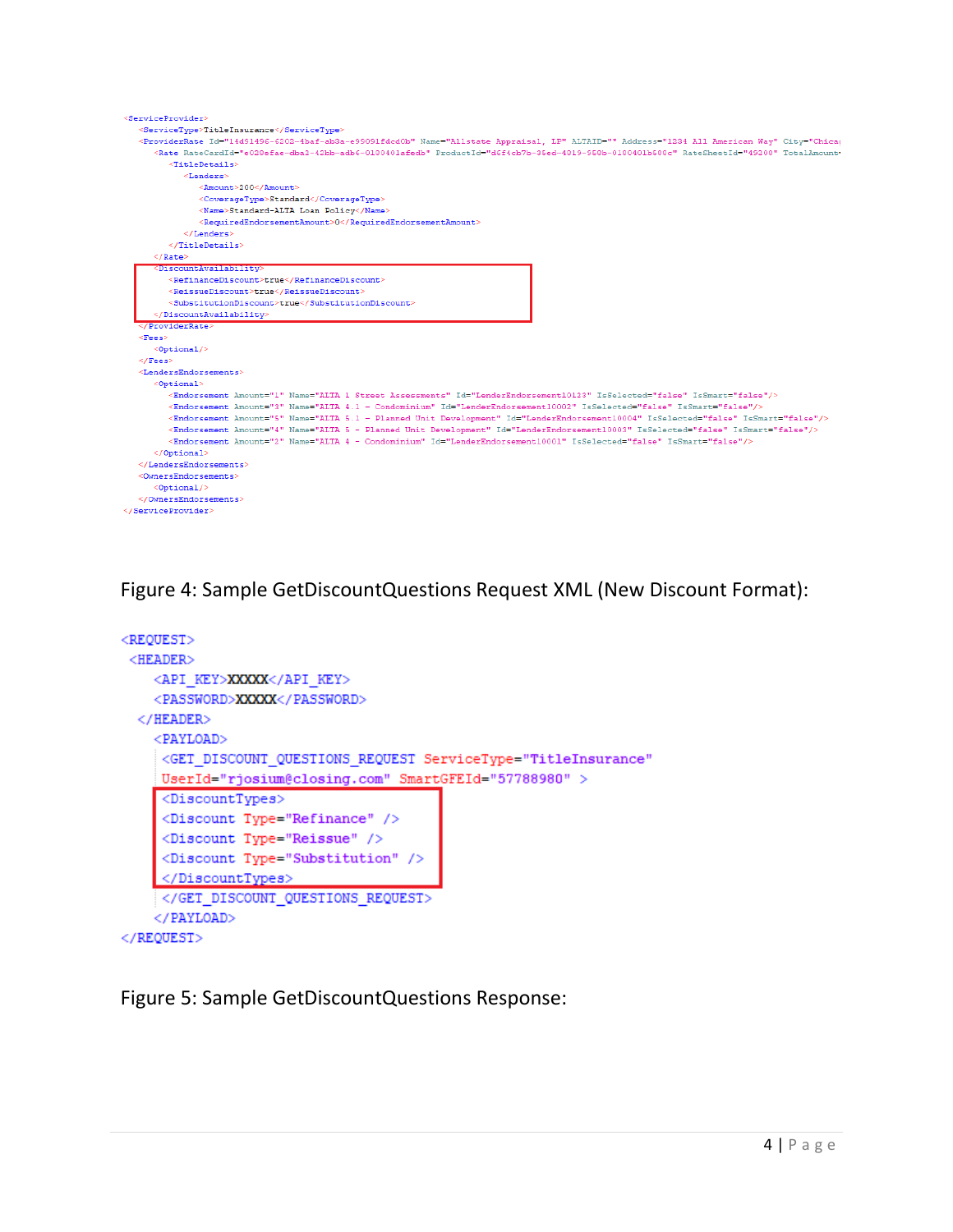



#### Figure 7: Sample ServiceProvider section of GetGFEData response